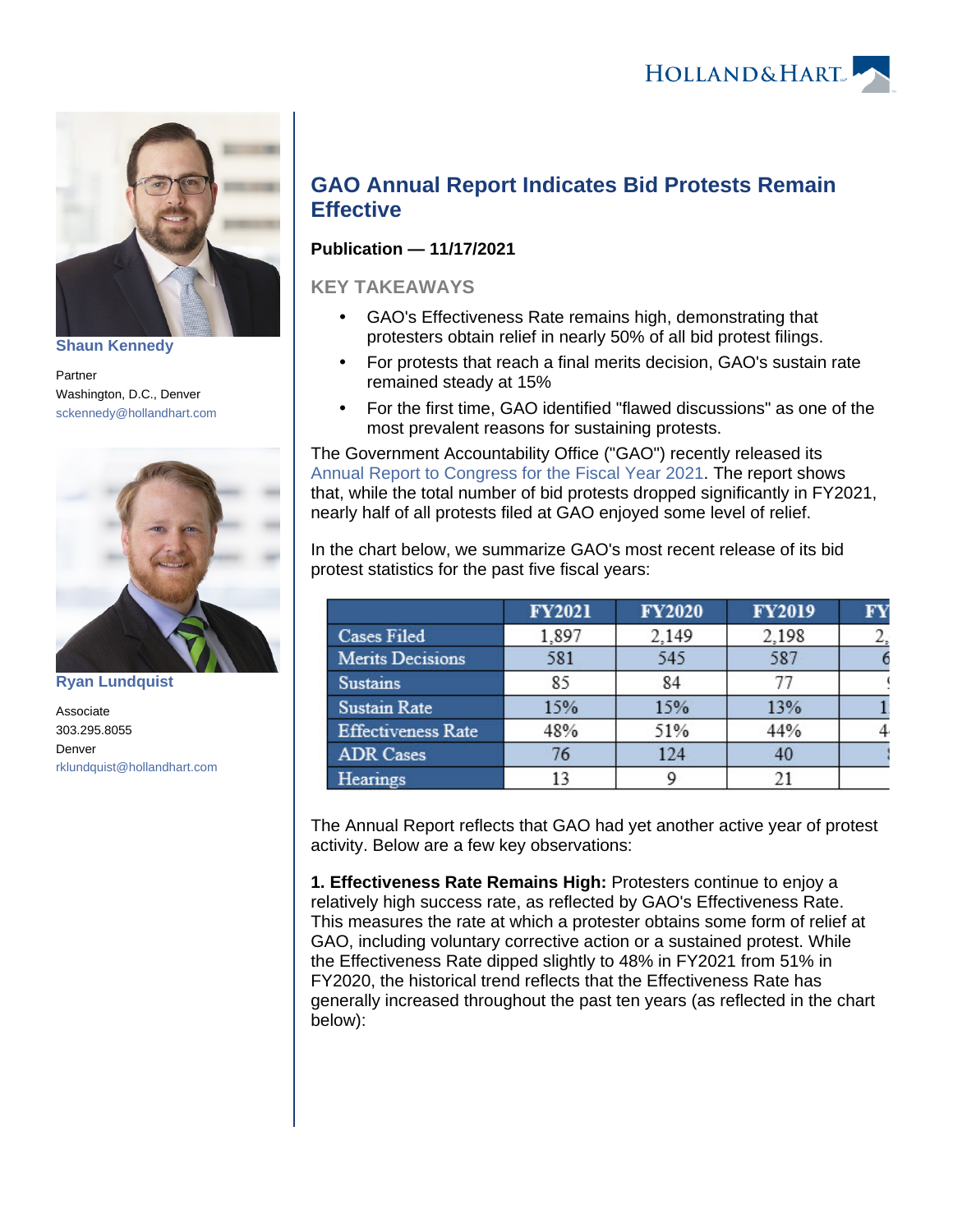



The Effectiveness Rate for FY2021 continues a remarkable positive trend, with the ten-year average coming in at approximately 45%. The fact that nearly half of all protest filings achieve some level of success illustrates that protests continue to be an effective tool for contractors in competitive procurements.

**2. Bid Protest Filings Drop Significantly:** GAO's bid protest statistics have demonstrated a notable steadiness over the years. One major exception is the continued downward trend in the total number of protest filings. Since FY2018, the total filings dropped by 27%. This continues a year-over-year decrease in total filings after a peak in FY2016 (as reflected in the chart below):



The total filings in FY2021 is the lowest in thirteen years, when FY2008 saw only 1,652 filings. The drop in filings over the past two years may be